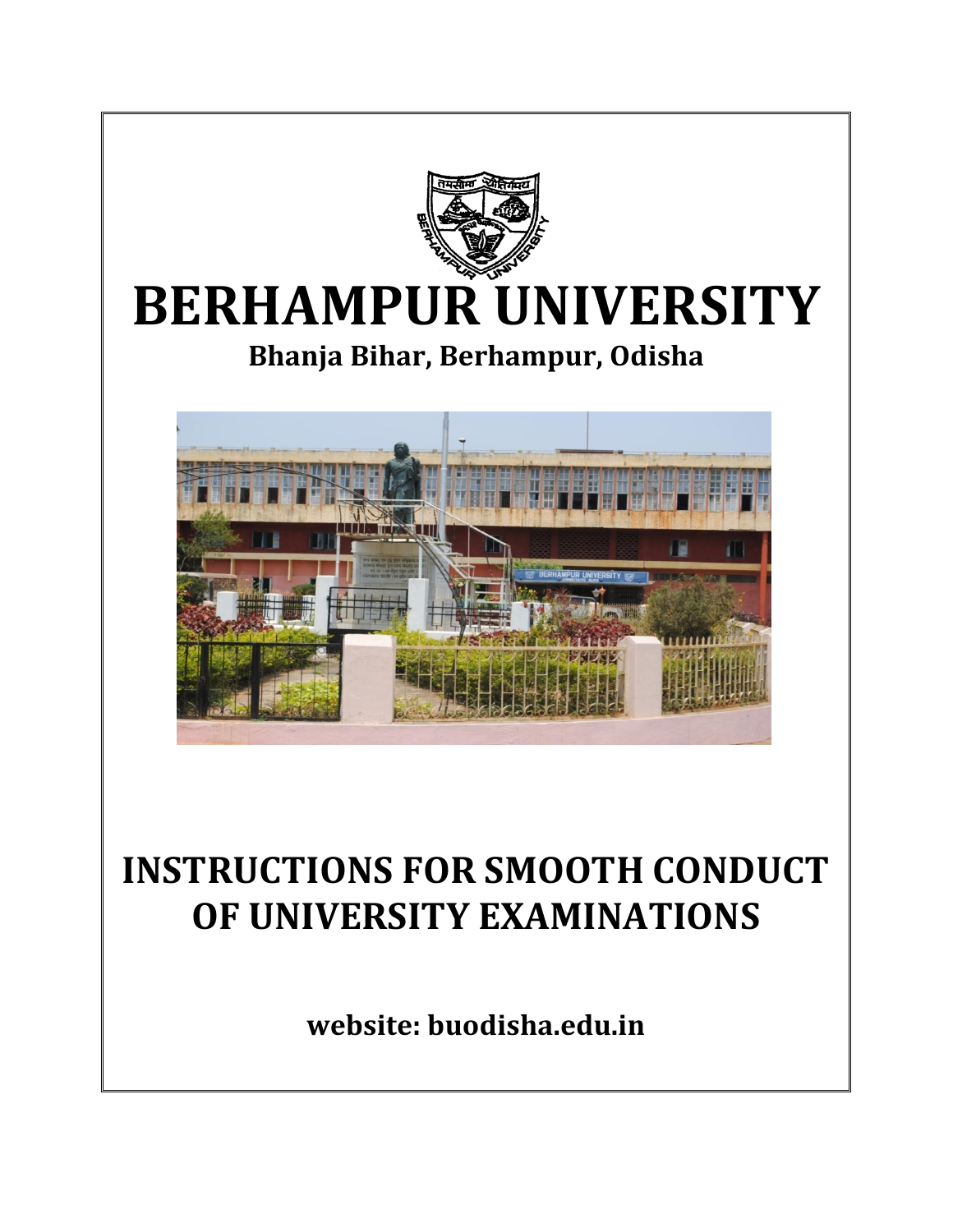

**ORDINARILY ALL EXAMINATIONS ARE CONDUCTED AS PER THE PROGRAMME SHEDULED AND NOTIFIED BY THE UNIVERSITY IN ITS ACADEMIC / EXAMINATION CALANDER. THESE INSTRUCTIONS ARE ESSENTIAL FOR SMOOTH CONDUCT OF THE UNIVERSITY EXAMINATIONS AS PER ITS NORMS AND ALL CONCERENED ARE REQUESTED TO FOLLOW THE INSTRUCTIONS POSITIVELY / CAREFULLY.**

#### **1. (A) CENTRE SUPERINTENDENT**

- (i) Centre Superintendents are appointed by the University and they are the key persons in the conduct of the examination. They are responsible for all records and documents in connection with the examination. Superintendents may be deputed from other colleges by the University if needed as per the requirement.
- (ii) The Centre Superintendent shall keep a close liaison with the law and order authorities for smooth conduct of the examination.
- (iii) A Deputed Superintendent (not being a member of staff of the Centre-College) will conduct the Theory Examinations only and practical examinations will be conducted by the Principal of the college, unless instructed otherwise by the University.
- (iv) The Centre Superintendents should make at least two visits to each examination hall during the examination period accompanied by the internal squad.
- (v) There shall be an Addl. Centre Superintendent if the strength of candidates is more than 500 in a centre on the recommendation of the centre Superintendent or as per the decision of the University.

# **(B) DEPUTY CENTRE SUPERINTENDENT:**

Deputy Centre Superintendents are appointed for each Centre on the basis of number of candidates in the Centre and on the recommendation of the Centre Superintendent as follows:

| Up to 200 candidates | No Deputy Superintendent            |
|----------------------|-------------------------------------|
| From 201 to 500      | <b>One Deputy Superintendent</b>    |
| From 501 to 1000     | <b>Two Deputy Superintendents</b>   |
| From 1001 to 1250    | <b>Three Deputy Superintendents</b> |
| From 1251 to 1500    | <b>Four Deputy Superintendents</b>  |
| From 1501 to 2000    | <b>Five Deputy Superintendents</b>  |
| From 2001 to above   | <b>Six Deputy Superintendents</b>   |

In case the Centre Superintendent appointed from other college fails to reach the Centre in time, the principal of the college or senior most teacher will act as Centre Superintendent on adhoc basis, provided that he/she is not otherwise ineligible (as contained in the Appointment Letter of Supdt. And clause 16(g) of this booklet) to act as such. If the deputed Centre Superintendent fails to reach the Centre even after the 1<sup>st</sup> sitting of the  $1<sup>st</sup>$  day's examination, the acting or adhoc Centre Superintendent is to be regarded as Regular Centre Superintendent and he/she will immediately bring this matter to the notice of the Controller of Examinations of the University.

# **(C) PRINCIPAL OF THE COLLEGE/CENTRE.**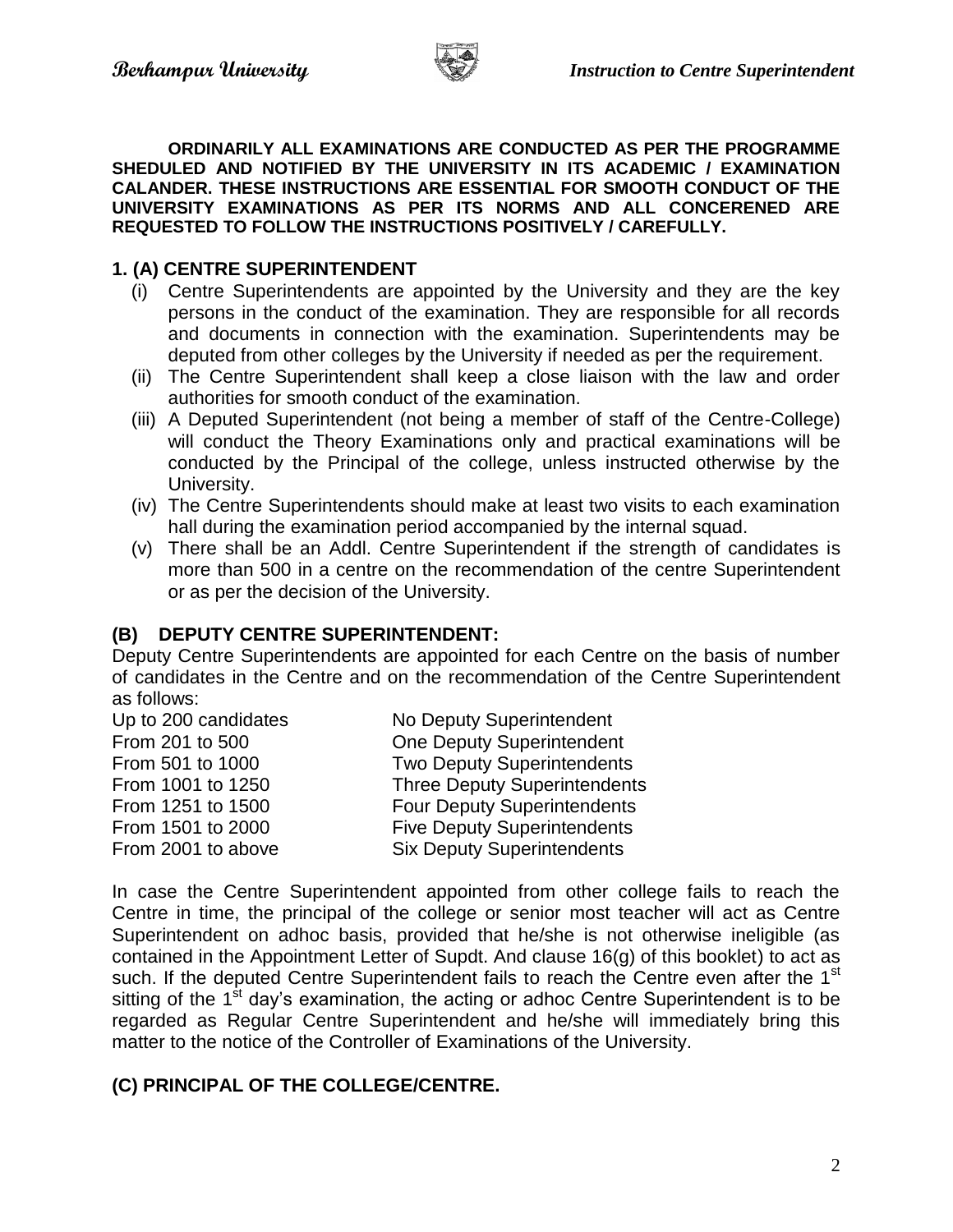

The Principal of the College - Centre shall remain present at the Centre and render all possible assistance as and when required by the Centre Superintendent, even if he/she is not the Centre Superintendent.

# **(D) SQUAD/OBSERVERS:-**

Appointment of members of the squad/Observers are the prerogative of the University. No person/College can claim such privilege by way of seniority/experience or otherwise. Members of the squad and observers may be appointed by the University /Nodal colleges for the centres who will assist the Centre Superintendent in smooth conduct of the examination. They will go round the halls and submit their reports in the prescribed form confidentially to the controller of examinations..

# **(E) URINALS FOR EXAMINEES:**

Specially constructed urinals either in the examination hall or close to the hall should be provided for use of examinees, if there are no permanent urinals available at the Centre. (**F)OTHER AMENITIES AT THE EXAMINATION CENTRE:**

The Centre Superintend shall make all necessary arrangements for supply of drinking water, adequate light, mosquito coils etc to ensure an appropriate environment for the smooth conduct of examinations.

# **2. QUESTION PAPERS:**

- (i) Question Paper for concerned Examination is sent to each Centre either per bearer or by post depending upon the circumstances.
- (ii) The Centre Superintendent /Deputy Centre Superintendent /Principal /or any authorized officer of College /centre will receive the question packets at least five days before the commencement of the examination.
- (iii) The questions are sent in sealed packets containing 100, 50, 20 and 10 questions. The number of question papers sent is always mentioned at top of the question paper packets.
- (iv) Immediately on receipt of the Admit Cards, calculation should be made with regards the number of questions required for each subject in the Centre. In case the number of questions received falls short of requirements the same shall be intimated at once to the Controller of examinations through the bearer of question packets or over Telephone /Express Telegram or by Special Messenger.

# **IMPORTANT**

- (v) The centre Superintend is the custodian of the question packets and all such confidential materials sent to him by the University. He is required to sort-out the question paper packets sitting /date-wise according to the programme. THE SEALS OF QUESTION PAPER PACKETS ON NO ACCOUNT BE TAMPERED THE PACKETS BE OPENED CUTTING ALONG THE LINE MARKED FOR THE PURPOSE IN THE PRESENECE OF THE INVIGILATORS. WHO WILL ALSO SIGN ON THE COVERS OF THE QUESTION PACKETS.
- (vi) The Question packets are to be opened by the Centre Superintendent (After verifying the date and sitting of examination) only in the presence of the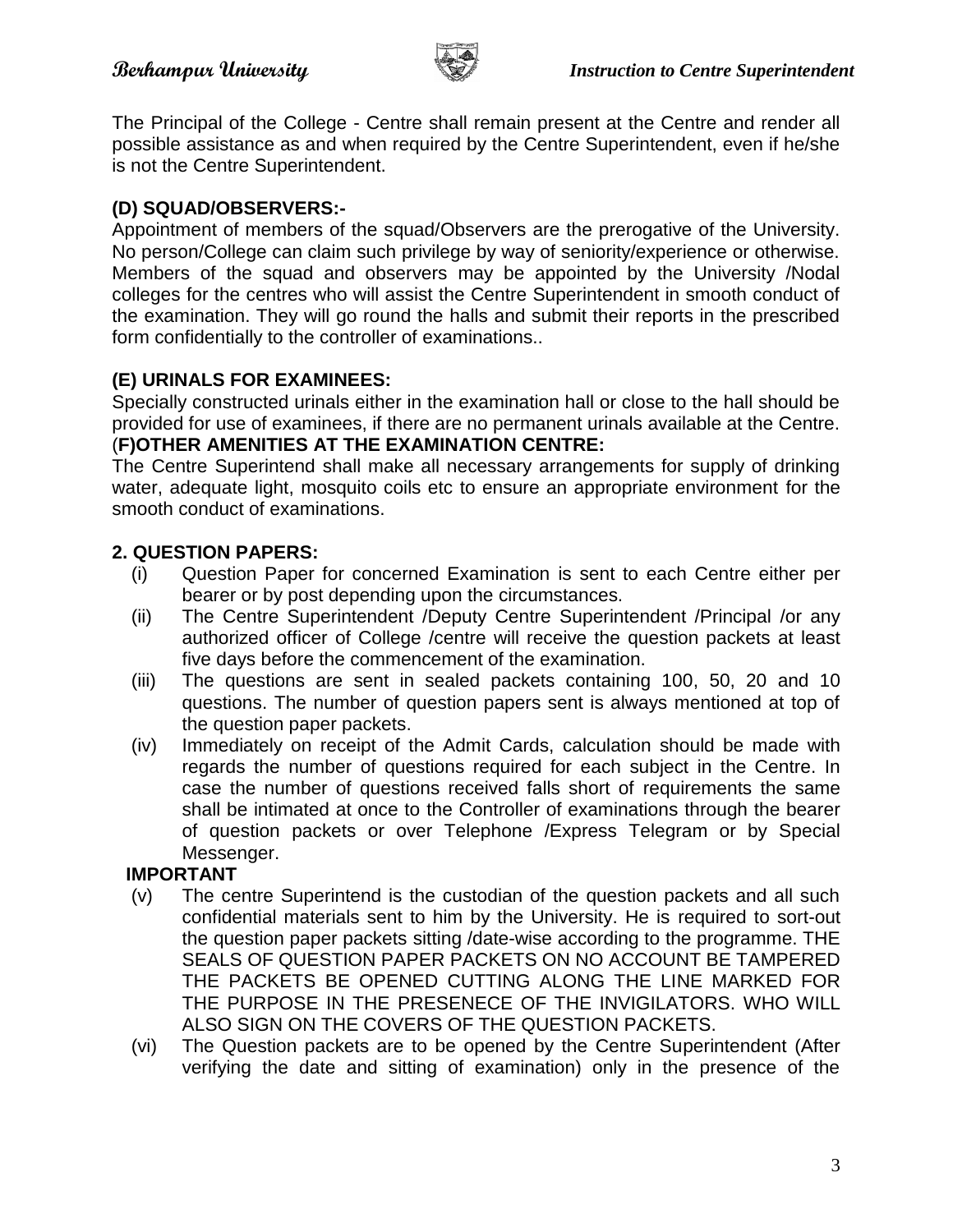

invigilators 15 minutes before the commencement of examination for distribution.

(vii) Before opening the question paper packets the seals on the packets the facimal under the cello tape should be checked as to whether they are intact. Before opening the sealed packets, the Centre Superintendent should declare in presence of the invigilators about the number of packets sent by the University. The Centre Superintendent should furnish a certificate to that effect in each sitting of the examination in the following form.

**("Certified that I examined the packets in the presence of the Invigilator after the candidates assembled and before it was opened, and I found the seals were intact" on the body of the question packet)**

- (viii) In case the packet opened contains any matter other than the question papers required for the particular sitting, the packet should immediately be sealed and kept under the personal custody of the Centre Superintendent. This matter should immediately be reported to the Controller of Examination by name.
- (ix) The Almirah in which the question papers are kept shall be sealed everyday at the end of the examination and it should be opened and sealed next day after taking out the question papers required for each sitting. The central squad at any time during the period of examination programme may visit and inspect the measures taken by the CS for the safety of the question packets and smooth conduct of the examinations.

# **3. ANSWER PAPERS**

Blank Answer Books should be kept in safe place under lock and key. Blank Answer Books and Additional Answer books have been sent to the Principal of the Centre / College along with statement of particulars. The blank answer books bear serial numbers with specimen signature of the authorized officer of the University. The Centre Superintendents are requested to check the answer books sent and use the answer books serially. The number used in each sitting should be noted in the proforma supplied along with the answer books. If an answer book remains unused in a particular sitting that should be used in the next sitting. Accurate account of the answer scripts used should be maintained. No. Stamp of the College /Centre /Superintendent should bel affixed on the answer books.

# **4. SITTING ARRANGEMENT**

Each candidate should ordinarily be provided a floor space of 2.5 sq. ft. and where it is not possible the Center Superintendent should use his /her discretion to make the best possible arrangements. Seats for candidates should be arranged serially according to their roll numbers keeping in view of the invigilation instruction at item No. -6.

# **5. INSTRUCION AND WARNING TO CANDIDATES**

(i) All the bonafied candidates appearing at the examinations should be allowed to enter into the premises of the College / Centre only half an hour before the commencement of the examination.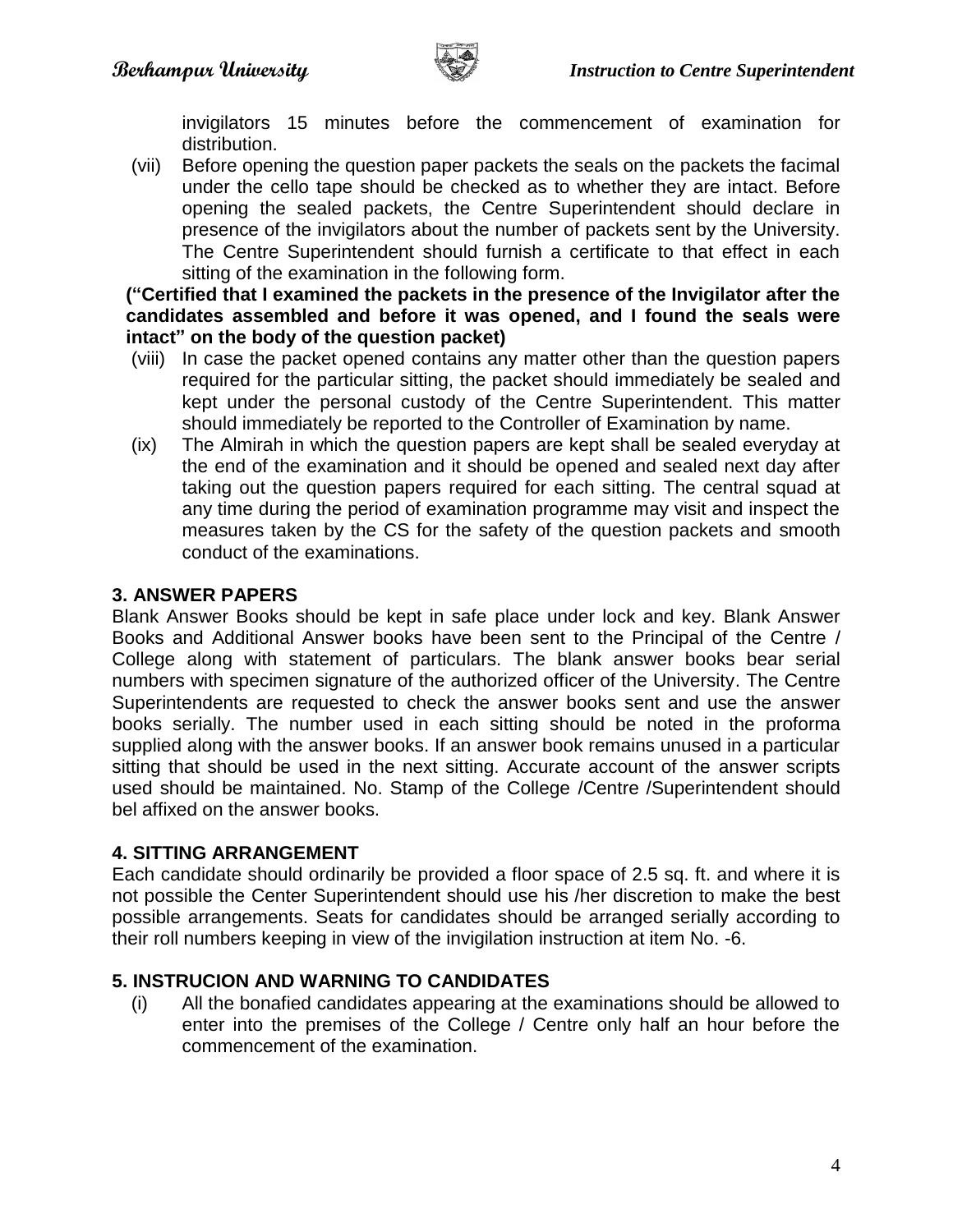

- (ii) All entries into the examination halls should be through one gate. The Centre Superintendent along with the teachers on duty should be present to carry out a thorough check of Candidates at the gate.
- (iii) Books, papers etc…..if any brought by the candidates are to be kept outside the examination hall and out of reach of all candidates.
- (iv) The Candidates should assemble at the Examination hall 15 minutes before the distribution of question papers. The Centre Superintendent shall announce to the candidates by way of warning that if through inadvertence any of them is in possession of any papers he /she should immediately deposit that with the invigilator /Superintendent and that later on no plea of possession of such paper through inadvertence will be entertained by the University.
- (v) Before commencement of each sitting of examination there should be proper checking of candidates at the entrance by the teachers and if necessary in the presence of police personnel.
- (vi) Sample checking of candidates at random in the examination hall should be carried out at least once in a sitting with the help of invigilators /Moving squad & personnel.
- **(vii) THE CANDIDATES AND THE INVIGILATORS MAY PLEASE BE INSTRUCTED TO SEE THAT THE ROLL NUMBERS IN ALL ANSWER PAPERS AND OTHER DOCUMENTS ARE WRITTEN CLEARLY AND CORRECTLY TO AVOID CONFUSION. IT IS EXPERIENCED THAT THE CANDIDATES WRITE WRONG ROLL NUMBERS, SUCH MISTAKES CAN SAFELY BE AVOIDED IF THE INVIGILATORS CAREFULLY COMPARE THE ROLL NUMBERS IN THE ANSWER BOOKS WITH THE ADMIT CARDS.**
- (viii) The candidates are required to appear in subject as indicated in the Admit Cards prepared in accordance with their examination forms. If any candidate appears in a subject other than the subject mentioned in the admit card the appearance will not be taken into consideration and the candidate will be marked absent in that paper which is not included in the list of subjects in the Admit Card.

# **6. DISTRIBUTION OF QUESTION PAPERS AND BLANK ANSWER BOOKS AND DUTIES OF INVIGILATORS:**

- (a) Only one Main Answer Book will be supplied to each candidate at the beginning of the sitting.
- (b) The invigilator should check the correctness of roll numbers and subject on the answer books of the candidates in the examination hall and in case of any incorrect roll number put by the candidate on his/her answer book, he/she be asked to write it correctly. After verification the invigilator should put his/her full signature at the place meant for him /her on the cover page. The invigilator shall be responsible for any incorrectness in this regard. This should not be signed earlier in anticipation. Each answer book has two portions, one detachable and another non-detachable. Invigilators are to be instructed to see that candidates fill up both these portions.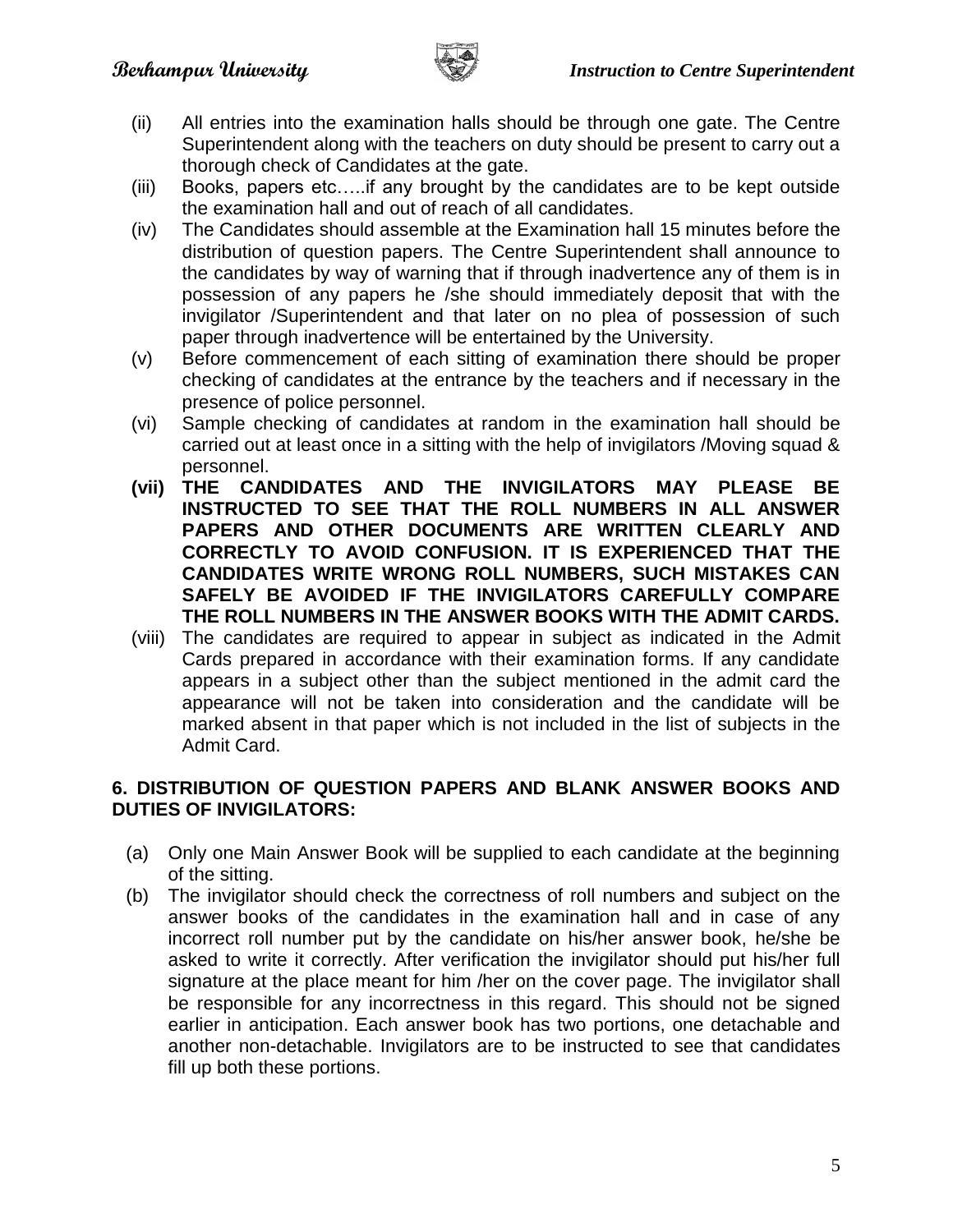

(c) All additional answer books used by a candidate shall be numbered as 1<sup>st</sup>, 2<sup>nd</sup> 3<sup>rd</sup> and so on and the total number of such additional books should be mentioned by the candidate on the cover page of his/her answer book. The Invigilators check the correctness of additional answer books used.

Additional answer books should be supplied to candidates by the Invigilators only when they are satisfied that all pages of the previous books are exhausted. If any paper fully or partly is left blank, the candidate should cross the blank space from one edge to the opposite edge, writing the word "blank" on the space.

All additional answer books should also be signed in full by Invigilators at the place meant for the purpose.

- (d) Candidates should be instructed after the distribution of the question paper to write their answer at the stipulated space leaving the back side of the cover page for any rough work.
- (e) Candidates should be informed that in case they change the ink while writing in the answer book they should inform the Invigilator. Then Invigilator should certify on the page of the answer book where ink is changed by the candidates.
- (f) Question papers will be distributed after the final Bell for commencement of examination.
- **(g) SOON AFTER THE DISTRIBUTION OF QUESTION PAPERS TO CANDIDATES THE INVIGILATORS SHOULD WARN THE CANDIDATES TO CHECK UP IF THE PAPER SUPPLIED TO THEM CONTAINS ALL THE QUESTIONS AND PAGES AS PRINTED**

**IF ANYTHING IS MISSING IN QUESTON PAPER SUPPLIED TO THE CANDATES, THAT SHOULD BE BROUGHT BACK AND ANOTHER PAPER SHOULD BE SUPPLIED. THE INCOMPLETE QUESTION PAPER RECOVERED FORM THE CANDIDATE SHOULD BE RETURNED SEPARATELY TO THE CONTROLLER OF EXAMINATIONS IMMEDIATELY AFTER THE SITTING WITH A FORWARDING LETTER.**

**ANY DISCREPANCY IN QUESTION PAPER /OR ANY COMPLAIN OF THE CANDIDATES REGARDING THE QUESTION SHOULD IMMEDIATELY BE BROUGHT TO THE NOTICE OF THE CONTROLLER OF EXAMINATION FOR NECESSARY ACTION. NO SUCH COMPLAIN BE ENTERTAINED IF NOT REPORTED IN WRITING ON THE DAY OF THAT PARTICULAR EXAMINATION.**

- (h) The rules laid down for the guidance of the candidates are printed on the back of the Admit Cards of the candidates. It is the duty of the Invigilator /Superintendent to acquaint themselves with the rules and to their strict compliance /adherence.
- (i) The Invigilators should keep moving in the examination hall and should not be engaged in any such work, which may impair their efficiency as invigilators.
- (j) Nobody is authorized to talk to candidates even for purpose of correcting a misprint or removing any ambiguity in the question paper during the hours of the examination.
- (k) If any communication letter, telegram or money order arrives for a candidate, it should not be delivered to him/her until he/she left the hall at end to the examination.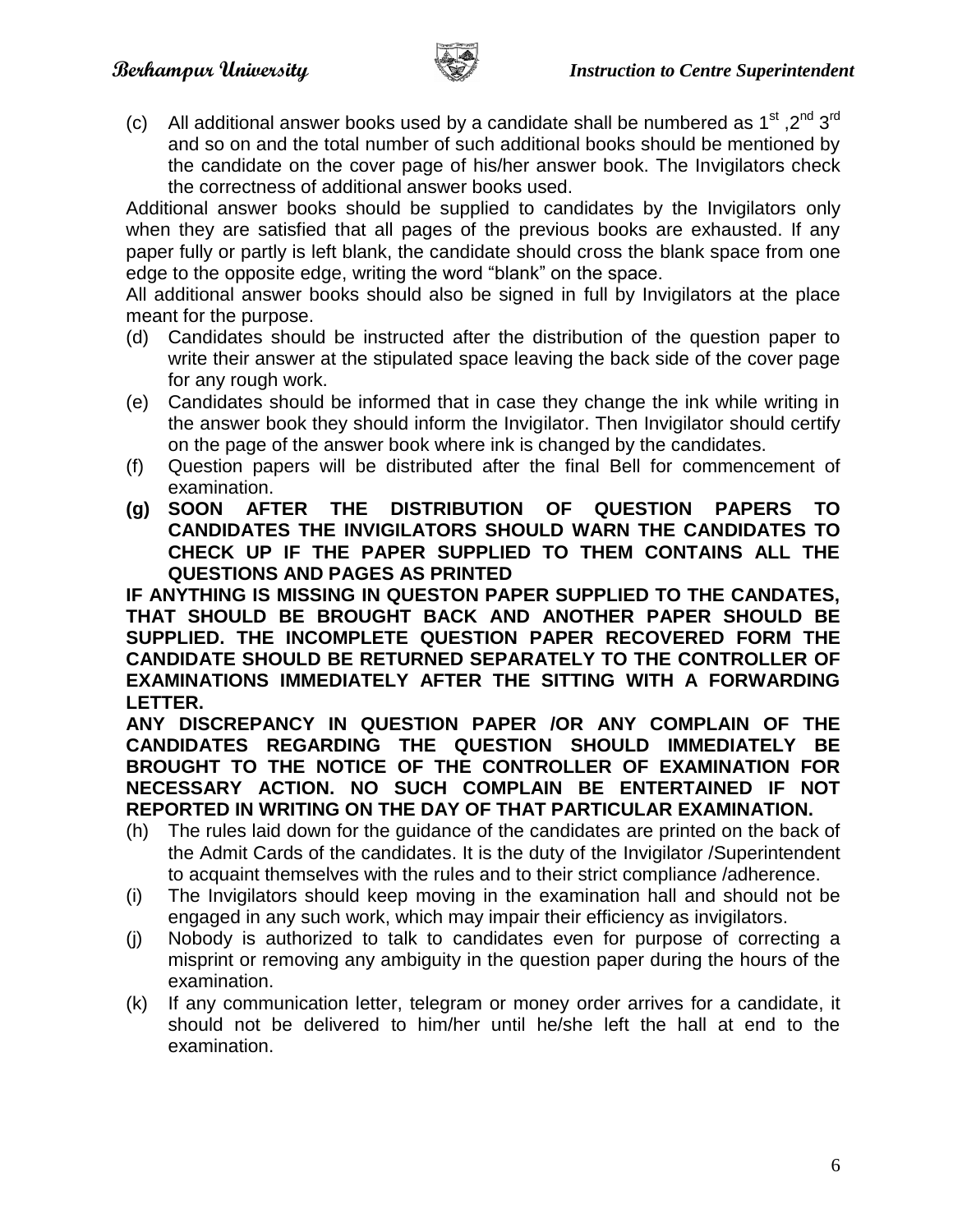

# **7. ATTENDENCE OF CANDIDATES AND ABSENTEE STATEMENT:**

- a) A candidate should not be allowed to submit the paper and leave the hall before the lapse of one hour from the commencement of the examination, and if he/she is leaving the hall after 2 hrs. (in case of sitting of 3hrs.), and after 1 hr. (in case of a sitting of 2 hrs.), he/she should not be allowed to take the question paper out of the hall.
- b) Candidate must sign in full on the roll sheet/alphabetical list on the first day of their appearance at the examination. Attendance of every candidate should be taken in red ink in every sitting in examination, alphabetical list just below the subjects. Candidates present shall be marked 'p' and those absent shall be marked 'Abs' accordingly.
- c) One hour after the commencement of the examination, the Examinee may be permitted to go out to attend the call of nature etc. And when necessary, one of the Invigilators or an attendant should watch them during their temporary absence from the examination hall. A Record of such absence shall be maintained by the Invigilators in prescribed Proforma.

**8. ABSENTEE STATEMENT**: This is an important document which is required at the time of processing results of the candidates. Hence, the Centre Superintendents are requested to be very careful in preparing this statement and note the following:

- i) On the basis of attendance taken daily in the roll sheet /alphabetical list, one consolidated statement in the prescribed proforma showing all absentees of all the sittings of the entire examination instead of using separate forms for separates sittings should be prepared stream wise.
- ii) The candidates who are exempted from appearing in certain subject and those who have changed Centre and appear elsewhere should not be marked absent. Roll Nos. of such candidates should be recorded separately as, changed to other Centre.
- iii) These statements should be kept in the envelop for the purpose and sent to the Controller of Examinations after the examination programme is over.

#### **9. ADMIT CARDS AND IDENTIFICATION OF CANDIDATES**

- a) All candidates are issued Admit cards by their respective Principal only after taking full signature of the candidates on the Admit Card in his/her presence, Candidates of those Colleges which are not declared as centres, are to be identified by the teachers of the concerned Colleges deputed for the purpose. Admit Cards of the Centre change candidate shall be issued by the Centre Superintendent.
- b) The Centre Superintendent may require any candidate at any time during an examination to sign his/her name on piece of paper and compare the signature so obtained with the signature on the Admit Card.
- c) The Centre Superintendent and the Invigilators are expected to satisfy themselves about the identity of external candidates and candidates who have changed centres. If any candidate is not properly identified for any reason he/she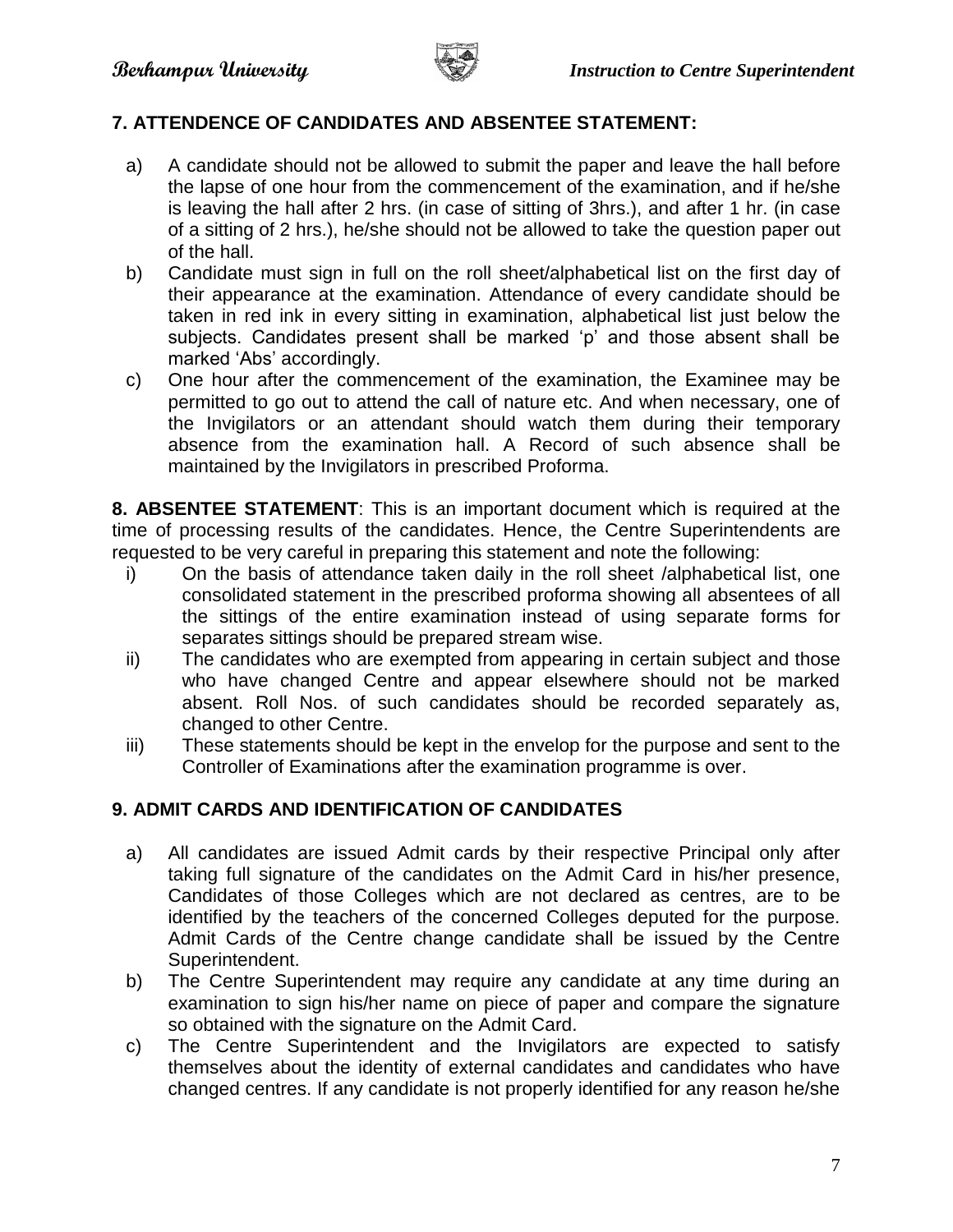

may be allowed to sit for the examination pending production of satisfactory evidence of his/her identity on a later day /on the day of the next sitting of the examination. In doubtful cases the matter should be reported to the Controller of Examinations immediately with a detail report.

## **10. CENTRE CHANGE CASE AND DEC CANDIDATES:**

- a) Candidates who are permitted to change their Centre and DEC candidates are issued necessary intimation letters. Such letters are signed by the Controller of Examinations. Their Admit Card, photographs are sent to concerned Centre Superintendents either by post or through special messenger for admitting them to the examination after proper identification.
- b) In case the candidates produce their intimation letter duly signed by the Controller of Examinations as above but the Centre Superintendent do not receive the copies of intimation letter/alphabetical lists together with Admit Cards, the centre Superintendents shall admit such candidates provisionally obtaining written undertaking from the candidates to the effect that their admission to the Examination would be liable for cancellation if found irregular. Such candidates be asked to submit one copy of their photograph which should bear the full signature of the candidates and attestation of the Centre Superintendent in each case should be sent to Controller of Examinations.
- c) The names and complete address of all Centre change candidates and their full signature should be noted at the end of the alphabetical list sent to the Centre Superintendents.
- d) Special vigilance shall be exercised over the candidates who are appearing at the examination through change of centres. Any misbehavior shown or malpractice adopted by such candidates should be reported confidentially to the Controller by name separately and by regd / speed post.

#### **11. MISTAKE OF SUBJECTS IN THE ADMIT CARDS**

In case a candidate claims to have offered a subject other than the subject printed on the Admit Card, he/she may be permitted on application (written) to appear in the subject(s) or paper(s) after an undertaking to accept the responsibility of appearing the subject/paper(…………………….) even though in his/her Admit Card that subject is not mentioned. A Report on all such cases along with the undertaking of the candidates should be sent to the University addressed to the Controller of Examination, by name.

## **12. COLLECTION OF SPARE QUESTION PAPERS, BLANK ANSWER BOOKS AND USED ANSWER BOOKS**

a) All spare copies of question papers after distribution to the candidates present should be collected by the Centre Superintendent within 25 minutes of the commencement of the Examination and preserved under his/her safe custody till the examination is over.

The number of spare question papers and number distributed on a particular subject in a sitting should be verified immediately after 45 minutes of the commencement of the examination, Discrepancies, if any, noticed in the total number of question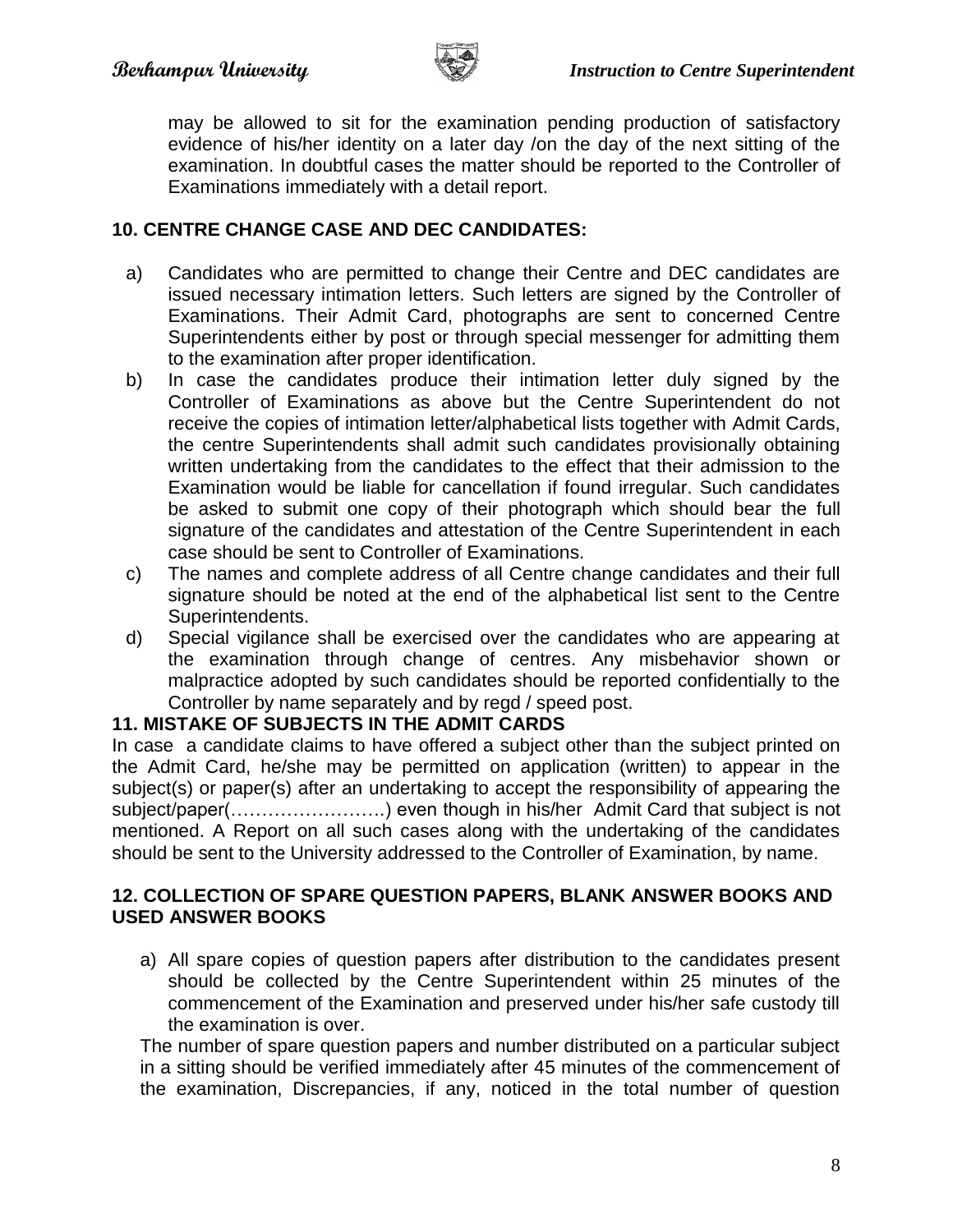

papers received should be reported to the Controller of Examinations. The packets containing these unused question papers must be sealed and preserved under lock/seal by the Centre Superintendent for dispatch to the Controller immediately after the examination in all subjects is over.

- b) Blank main answer books, if any not distributed to the candidates should be collected from the Invigilators.
- c) A warning bell should be given five minutes before the final bell is rung at the end of a sitting. After the warning bell is given all doors should be closed and the candidates should be asked to be in their seats till all the answer papers are collected. No additional answer books will be supplied to candidates after the warning bell.

The Invigilators should take care to see that the candidates are informed of the above procedure half-an-hour after the commencement of the examination.

## **13. DESPATCH OF USED & UNVALUED ANSWER BOOKS TO THE VALUATION CENTRE**

- 1. Please arrange the answer scripts in a paper with the collegiate Regular answer scripts at the top followed with year wise Collegiate back answer scripts, Regular DEC candidates answer scripts and DEC back answer scripts ( arranging the back answer scripts with the years in descending order). The answer scripts of transitory examinees if any must be sent in separate packets with separate memos.
- 2. Please use **separate memos for each paper and the Roll Nos. must be entered in the memos as per the answer scripts arranged as instructed at No. 1 above.**
- 3. Please ensure that the memo with relevant questions is kept in the first answer scripts and stapled/tagged well with the answer script.
- 4. Please **do not use separate memos in a paper** for the Regular Collegiate answer scripts, Regular DEC answer scripts and year wise back answer scripts. One memo should be used for these three categories of answer scripts. One may use another sheet and attach it with the memo if the space in the memo form is not enough.
- 5. The answer scripts arranged as per instruction No.1 above shall be threaded/roped covering all four sides of the answer scripts and roped/threaded answer scripts of all the papers in a sitting should be bundled in one/two bundles superscripting the name, Date and Sitting of the examination and name of the papers with numbers of scripts kept inside the bundles(s) on the outer cover of the bundles(s).
- 6. **Please do not use the newspapers for Internal/External covering of the answer scripts and if required the answer scripts can be covered with craft papers.**
- 7. Please ensure that all the answer scripts in all papers in a sitting be dispatched to the Controller of Examinations, Berhampur University by name on the same day of the examination or on the next day if postal services are closed on the day of the Examination.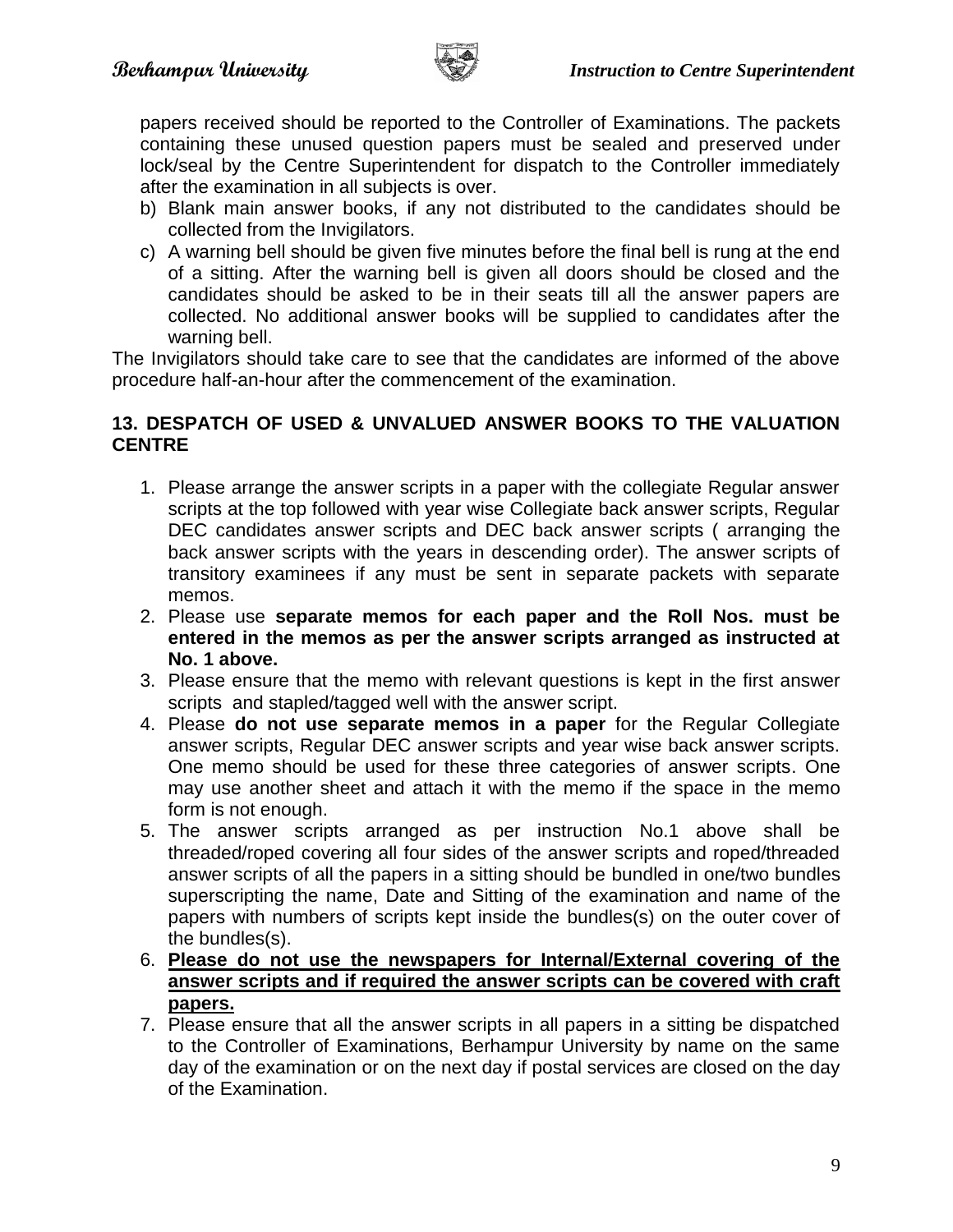

- 8. The answer scripts in a paper of the tagged Centres shall be arranged as per instruction No.1 above but one memo can be used for the answer scripts of a paper for the examination Centre and tagged Centres as well.
- 9. The Roll Nos. of the absentee candidates in a paper shall be entered in the memo as per the alphabetical list.
- 10.All the answer scripts of the candidates booked under malpractice in a sitting along with the respective incriminating materials (signed and sealed) enclosed with respective malpractice answer scripts and form No.62 duly filled in (signed and sealed) shall be sent to the Controller of Examinations by name in a packet separately superscripting "Malpractice answer scripts" and other particulars as per Instructions at point No. (6) above.
- 11.In order to publish the flawless result in time, please send the center packet containing duplicate memos of all the papers both theory and practical examinations and filled in proforma (s) I, II, III soon after all the examinations are over.
- 12.Please write the name of the practical examination center on the top of practical Mark Foils of all the Practical examinations.

The date of examination /stream /subject and paper and the number of scripts contained in the packet may be superscribed with centre's name as per example given below enabling the receiver to know the position even before opening the packet. This will help the valuation office to assess the total number of scripts received.

## **Packing Caption:**

Suppose the Date of Examinaiton-4.3.85 Paper is English Paper-I, Arts Stream, Regular candidate appeared 225 Superscription Example;

| 4.3.85           | Name of the Examination                 |        |                    |
|------------------|-----------------------------------------|--------|--------------------|
| English-1<br>225 | Date<br>Subject<br><b>Total Scripts</b> | Stream | (Regular/Back/DEC) |
|                  |                                         |        |                    |

- a) The Centre Superintendents are requested to use their personal brass seals while sending answer scripts etc.
- b) The address of the sender on the sealed packets dispatched to the valuation centres is to be written as follows:

Sri **Example 2018** Center Superintendent College-Centre.

# **14. HOW TO REPORT CASES OF MALPRACTICE**

- a) All types of malpractices are to be reported through the Superintendent of the concerned Centre, through the prescribed form No.62..
- b) For each individual case separate reports are to made in Proforma No.62 meant for the purpose.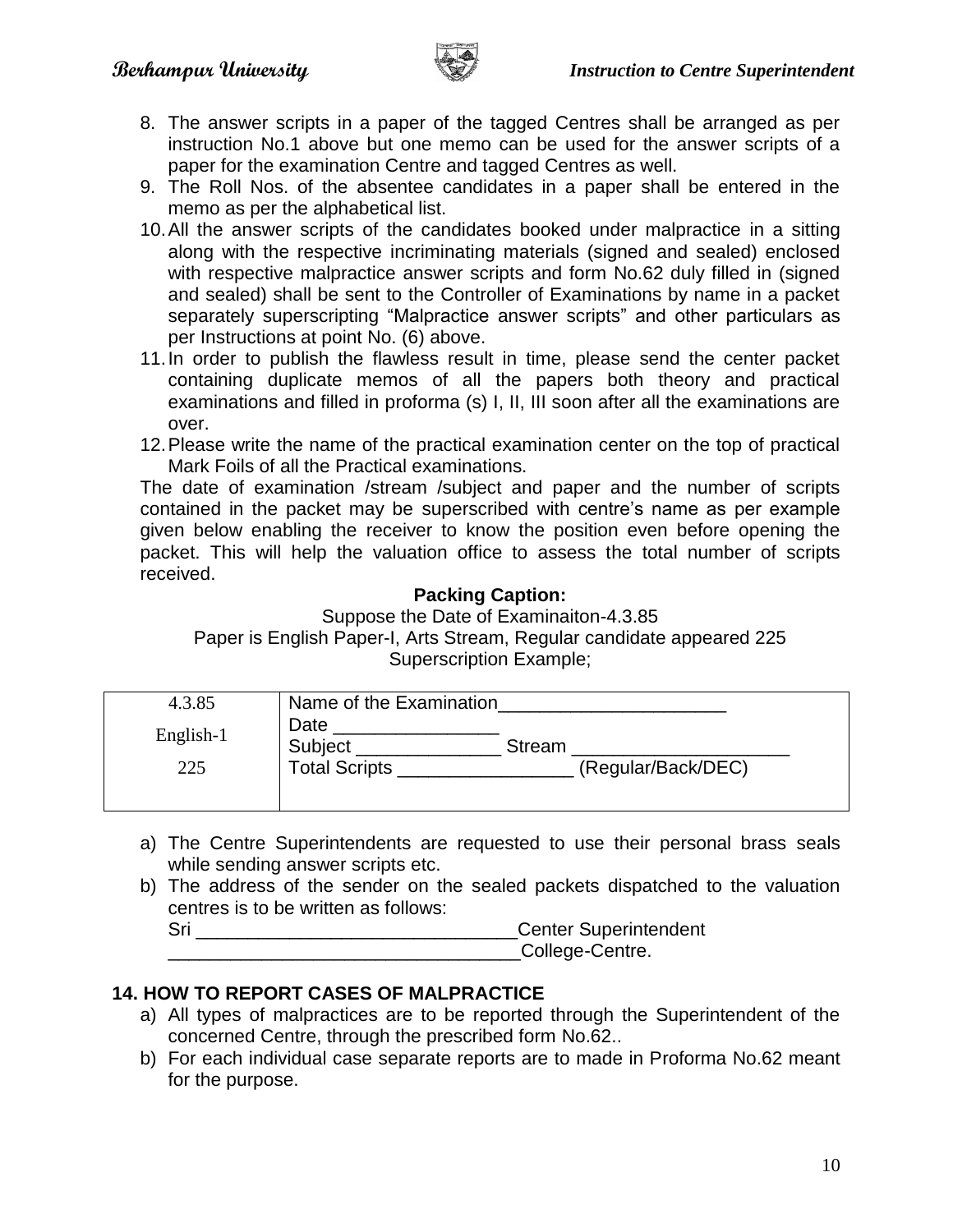

- c) The person detecting the case of malpractice should seize the incriminating materials from the candidates and get the incriminating material signed by the candidate and by the invigilator concerned and get a written statement of the candidate. The Invigilator should also give his/her statement in the Proforma 62. Incase the candidate refuses to give his/her signature on the incriminating materials or a written statement, the same should be noted in the Proforma 62.
- d) The person detecting the case should put his/her signature on the incrimination materials and fill up the Proforma 62 before handing them over to the Centre Superintendent.
- e) The Centre Superintendent after proper enquiry will forward to the University all such cases filling all others columns and giving his/her views in the proforma 62 and putting his/her signature on the body of the incriminating materials.
- f) A candidate may be expelled only if there is sufficient, clear and convincing evidence of his/her resorting to malpractice but this power should be very rarely and cautiously exercised and should in no case be abused.
- g) The Centre Superintendent should ensure that the documents are sent to the University in each case.

(i)Proforma – 62 filled in all respects, (ii) Incriminating materials signed by the candidate, by the Invigilator, by the person detecting the case and the Centre Superintendent himself/herself, (iii) **Such answer paper of the candidates under no circumstances be sent to the valuation centre. It should be sent to C.E. along with the seized incriminating materials sepatately.**

- (h) The Centre Superintendent shall also forward all such malpractice cases as detected by members of the flying squad /observer with an acknowledgement.
- (i) In no case the incriminating materials should be verified with the answer papers to ascertain their use as it is the duty of the University to get it checked through competent authorities**.**
- (j) All documents are to be sent by the Centre Superintendent on the very day of occurrence. The observers/members of the Flying squad, besides their daily reports are to submit a final report on the last day of the examination wherein they must state the roll numbers of cases they have detected at different centres and hand over to the concerned Centre Superintendents for reporting them to the University. This final report is to be sent to the Controller of Examination by name. The Centre Superintendent should also send a consolidated report separately stating the roll numbers of candidates reported for adopting unfair means at his/her Centre on the last day of the examination to the Controller by name.
- (k) Any tampering /omission or deliberate suppression of evidence by the reporting authority relating to such reported malpractice cases will be viewed seriously and action deemed fit shall be initiated against the concerned persons at the appropriate level.
- (l) The Principal /CS of the college Centre is required to keep a list of all such reported malpractice cases of his/her College Centre with the postal address of each individual candidate and if necessary shall serve the notice of the University to such candidates for appearance before the Examination Committee on the given day and time for hearing /disposal of the case. The university may send the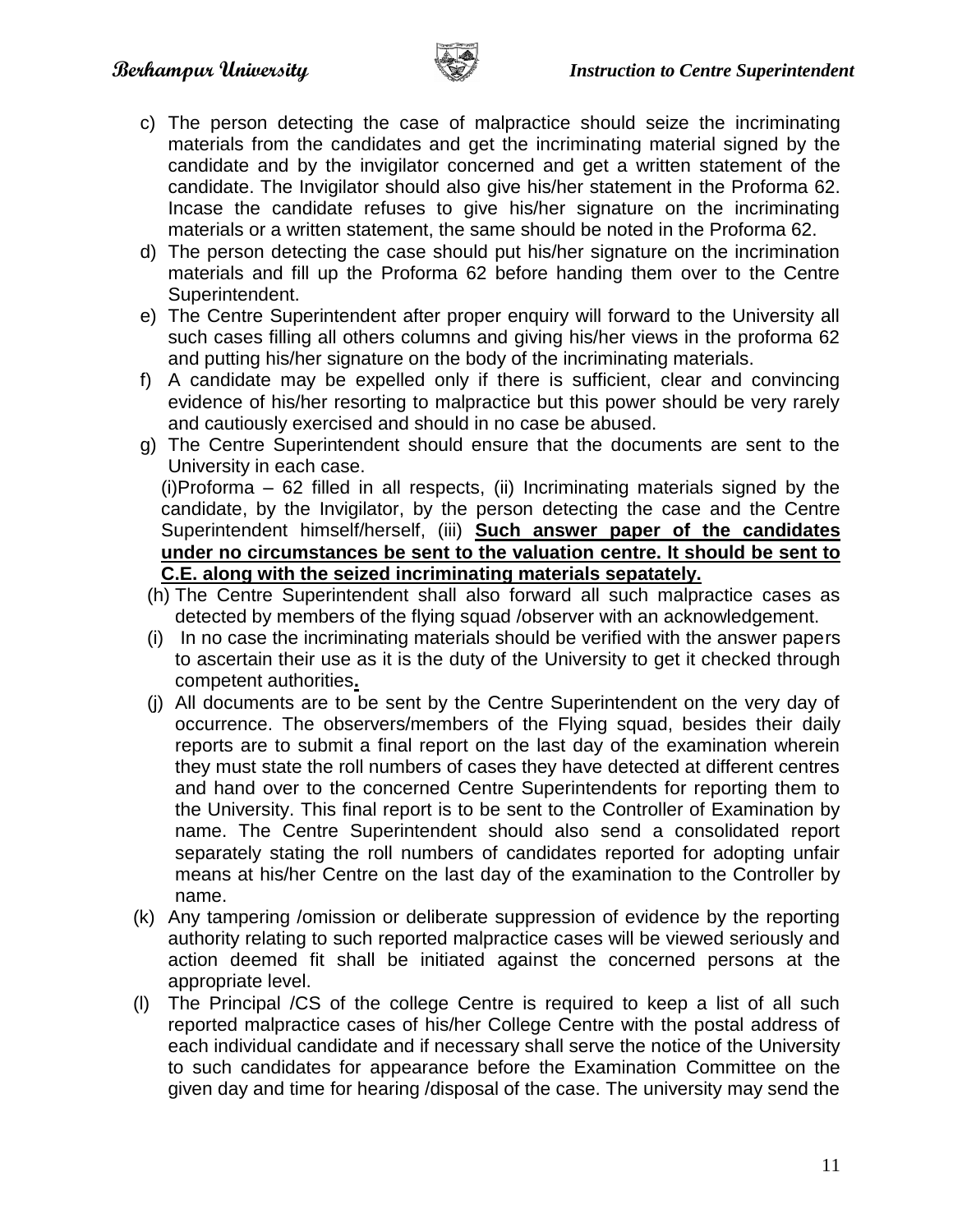

notice to such candidates and request the Principal of the College Centre to serve the notice to the concerned candidates.

#### **15. PRACTICAL EXAMINATIONS**

- a) The Centre Superintendent should see that the sehedule of the practical examinations are sent to the University. He shall appoint suitable External Examiner with the approval of the Controller of Exam. from nearby colleges for conducting the practical in case the appointed person does not turn up.
- b) Attendance of Candidates shall be taken in Proforma III (Practical) and be sent to University.
- c) The Centre Superintendent of Practical Examination Centers are to issue certificates to the practical examiners in the proforma supplied mentioning the number of candidates and the Roll Number of candidates examined by each of the practical examiners (Internal & External) in different practical papers.
- d) The Centre Superintendent shall see that all mark foils and scripts of the practical subjects are dispatched by the examiner to the Controller of Examination, in the prescribed time for timely publication of result.

#### **16. APPOINTMENT, DUTIES AND RESPONSIBILITIES OF DEPUTY CENTRE SUPERINTENDENT, INVIGILATORS AND RELIEVERS:**

- a) Deputy Centre Superintendent:
- i) He/she shall render all assistance to the Centre Superintendent in the conduct of the examination and maintenance of records as and when required by the centre Superintendent.
- ii) In view of mass incorrectness in writing the roll numbers by the candidates in their answer books, it will be one of the chief responsibilities of the Deputy Superintendent to go round the Examination Halls personally, verity the correctness of the Roll Numbers of each candidate after the Invigilators have put their signatures as per instruction.

#### **b) Invigilator/Relievers:**

- i) Not more than one invigilator should be appointed for every 15 candidates or less in a room and not more than one relieving invigilator should be appointed for every 100 candidates or less.
- ii) The duties of the Relieving Invigilators should properly carry on the work of the Invigilator in the temporary absence of the Invigilators originally appointed. They should also present themselves for Gate Checking, distribution of question and answer scripts.
- c) The service of teachers of Colleges who are deputed to identity the candidates from their institutes may be utilized for invigilation purpose. Teachers who are considered worthy of trust and confidence and can discharge their duties most faithfully and efficiently should be appointed as Invigilators. They should not how ever be allowed to invigilate in the rooms where candidates of their Colleges are appearing at the examination.
- d) Normally, **no teacher who teaches a particular paper shall be appointed as Invigilator on the date of examination in the same subject.**
- e) **Teaching staff associated with any of the coaching centers or engaged in private tuition/coaching should not be assigned any examination work including invigilation.**